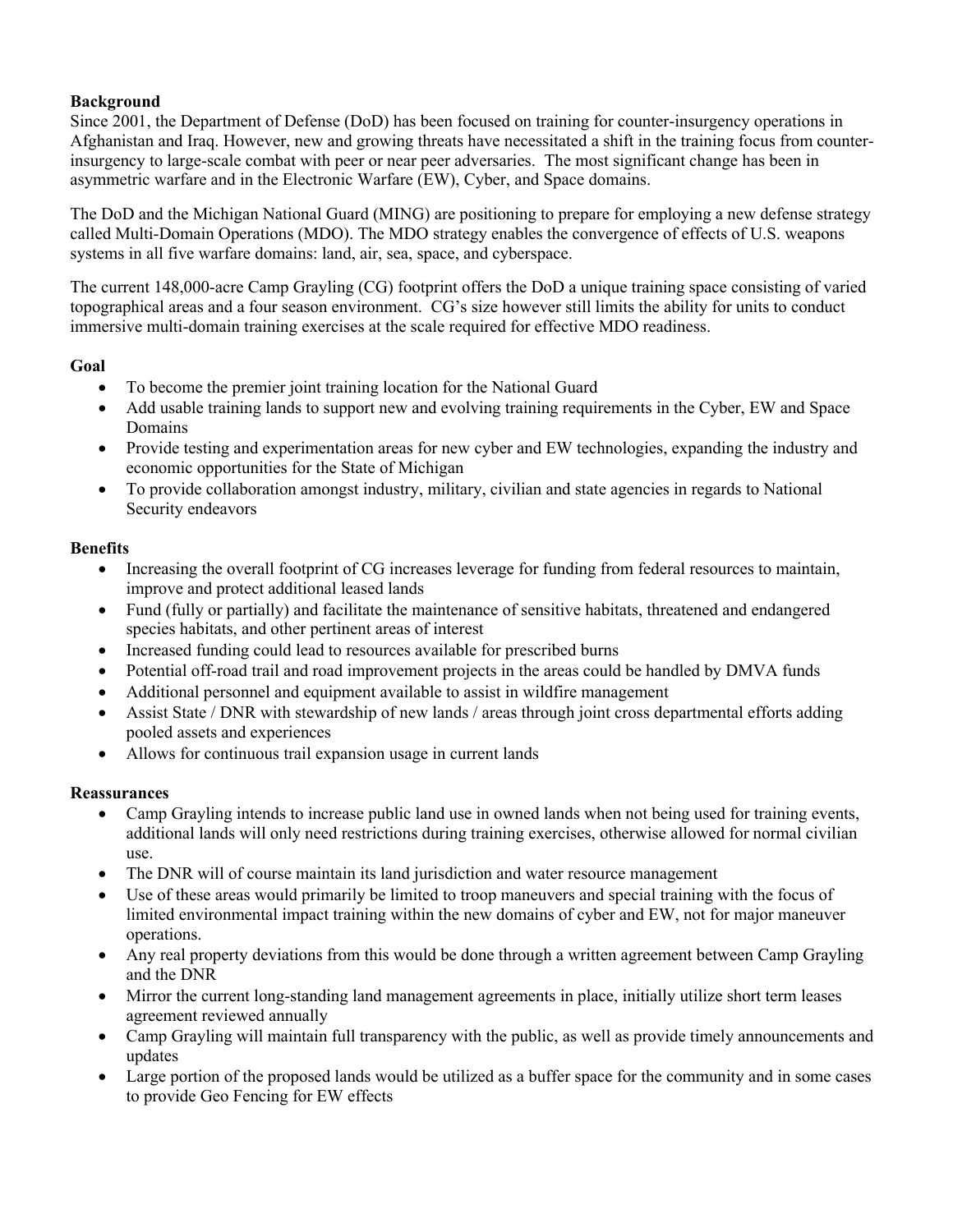# **Conclusion**

As warfare and threats to the nation have morphed over the decades, it is critical we evolve to meet those challenges. Camp Grayling and the Michigan National Guard are preparing units to train against new threats, which demand greater spaces and unique locations. Very few places within the United States offer the diversity of training opportunities like Northern Michigan and Camp Grayling.

# **Ask/ Proposal by Priority**

Area 1: Low Impact

- Potential site for Electronic Warfare Range due to minimal privately owned lands
- Area identified for additional mounted and dismounted maneuver areas for smaller sized elements with distance from other activities
- Expanding operations south allows for simultaneous operations within the 30-complex; ranges would no longer be limited by current Surface Danger Zones thereby separating training activities

**52,000 acres**

Area 2: Low Impact

- Satellite identification, RF Signature and EW training opportunity
- Supports potential of long range precision fires

Area 3: Medium Impact

- This area is already within the current restricted airspace allows more flexibility with missions and scheduling
- Facilitates firefighter aircraft training at nearby proposed austere runway
- Assault strip/austere runway is near for expeditionary airfield operations for dismounted troops
- Additional mid-range firing points within current restricted airspace
- Un-manned aerial systems within restricted airspace

Area 4: Low Impact

- Lands are contiguous with current Camp Grayling boundary and support maneuvers, much of this area is sensitive habitat area, maneuver area would be restricted.
- This area allows for additional movement between Camp Grayling training areas west of I-75

Area 5: Low Impact

- Additional dismounted training areas among contiguous lands
- Supports Long Range Precision Fires Extended Range Cannon / future weapon systems being developed. No new or additional impact areas required, this land tract allows for current impact locations with minimal firing point footprints

#### **31,000 acres**

Area 6: Medium Impact

- Allows for decongested operations to the east, between the 30 and 40 Complex
- Supports restricted High Mobility Artillery Rocket System (HIMARS) firing points for mid-range solutions into existing impact areas
- Supports additional EW and Space emitter training near impact areas
- Supports Cyber activity near existing Air Force training locations

### **32,000 acres**

**\_\_\_\_\_\_\_\_\_\_\_\_\_\_\_\_\_**

**168,000 additional acres 148,000 current acres 316,000 total future acreage**

# **31,000 acres**

# **11,000 acres**

**11,000 acres**